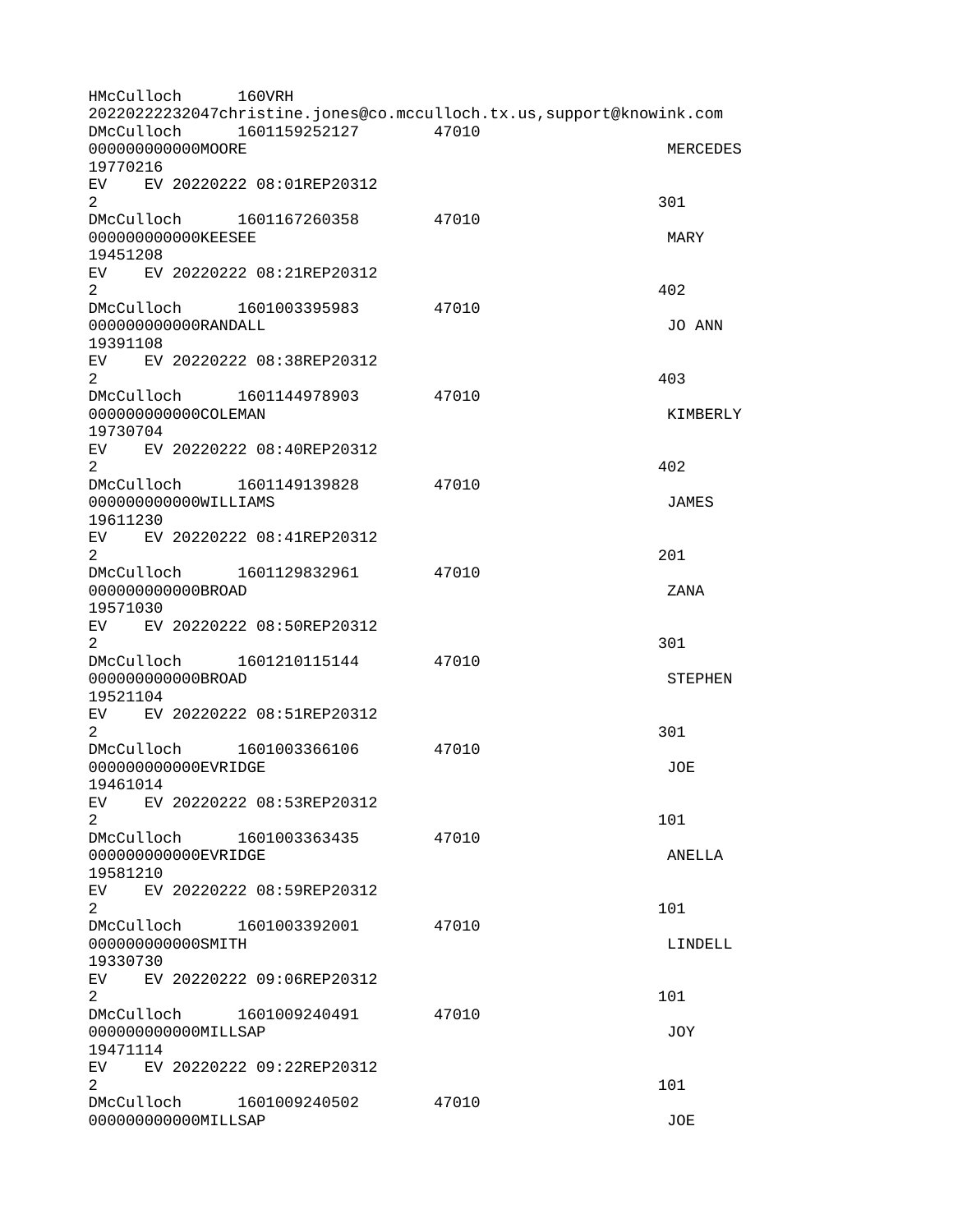| 19451129                         |  |                              |       |               |
|----------------------------------|--|------------------------------|-------|---------------|
|                                  |  | EV EV 20220222 09:23REP20312 |       |               |
| 2                                |  |                              |       | 101           |
|                                  |  | DMcCulloch 1601003385522     | 47010 |               |
| 000000000000GUTIERREZ            |  |                              |       | MARY          |
| 19570512                         |  |                              |       |               |
|                                  |  | EV EV 20220222 09:43REP20312 |       |               |
| 2                                |  |                              |       | 101           |
|                                  |  | DMcCulloch 1601003395537     | 47010 |               |
| 000000000000REINISCH             |  |                              |       | <b>HELEN</b>  |
| 19510428                         |  |                              |       |               |
|                                  |  | EV EV 20220222 10:00REP20312 |       |               |
| $\overline{2}$                   |  |                              |       | 402           |
|                                  |  | DMcCulloch 1601003392310     | 47010 |               |
| 000000000000WHITESELL            |  |                              |       | <b>ANNA</b>   |
| 19331020                         |  |                              |       |               |
| EV.                              |  | EV 20220222 10:01REP20312    |       |               |
| 2                                |  |                              |       | 101           |
|                                  |  | DMcCulloch 1601003379234     | 47010 |               |
| 000000000000NESBIT               |  |                              |       | <b>BILLY</b>  |
| 19400809                         |  |                              |       |               |
| $\mathcal{P}$                    |  | EV EV 20220222 10:02REP20312 |       |               |
|                                  |  |                              |       | 401           |
|                                  |  | DMcCulloch 1601184456862     | 47010 |               |
| 000000000000WILLIAMS<br>19901216 |  |                              |       | <b>DUSTIN</b> |
|                                  |  |                              |       |               |
| $\overline{2}$                   |  | EV EV 20220222 10:05REP20312 |       |               |
|                                  |  |                              |       | 101           |
| 000000000000CAMPBELL             |  | DMcCulloch 1602158622319     | 47010 | PRISCILLA     |
|                                  |  |                              |       |               |
| 19700424                         |  | EV EV 20220222 10:08REP20312 |       |               |
| $\overline{2}$                   |  |                              |       | 402           |
| DMcCulloch                       |  | 1602125924260                | 47010 |               |
| 000000000000GREENROCK            |  |                              |       | <b>HARMON</b> |
| 19600805                         |  |                              |       |               |
| EV                               |  | EV 20220222 10:16REP20312    |       |               |
| $\overline{2}$                   |  |                              |       | 402           |
| DMcCulloch                       |  | 1601011048200                | 47010 |               |
| 000000000000CANTRELL             |  |                              |       | PAMELA        |
| 19470812                         |  |                              |       |               |
| <b>EV</b>                        |  | EV 20220222 10:18REP20312    |       |               |
| $\mathbf{2}$                     |  |                              |       | 101           |
|                                  |  | DMcCulloch 1601159066541     | 47010 |               |
| 000000000000WILLIAMS             |  |                              |       | PRENNIS       |
| 19901003                         |  |                              |       |               |
|                                  |  | EV EV 20220222 10:29REP20312 |       |               |
| $\overline{2}$                   |  |                              |       | 201           |
|                                  |  | DMcCulloch 1601024164313     | 47010 |               |
| 000000000000WILLIAMS             |  |                              |       | <b>SONDRA</b> |
| 19870331                         |  |                              |       |               |
|                                  |  | EV EV 20220222 10:30REP20312 |       |               |
| $\overline{2}$                   |  |                              |       | 101           |
|                                  |  | DMcCulloch 1601003363564     | 47010 |               |
| 000000000000GOMEZ                |  |                              |       | FELIX         |
| 19481120                         |  |                              |       |               |
|                                  |  | EV EV 20220222 10:32REP20312 |       |               |
| $\overline{2}$                   |  |                              |       | 101           |
| DMcCulloch                       |  | 1601003363572                | 47010 |               |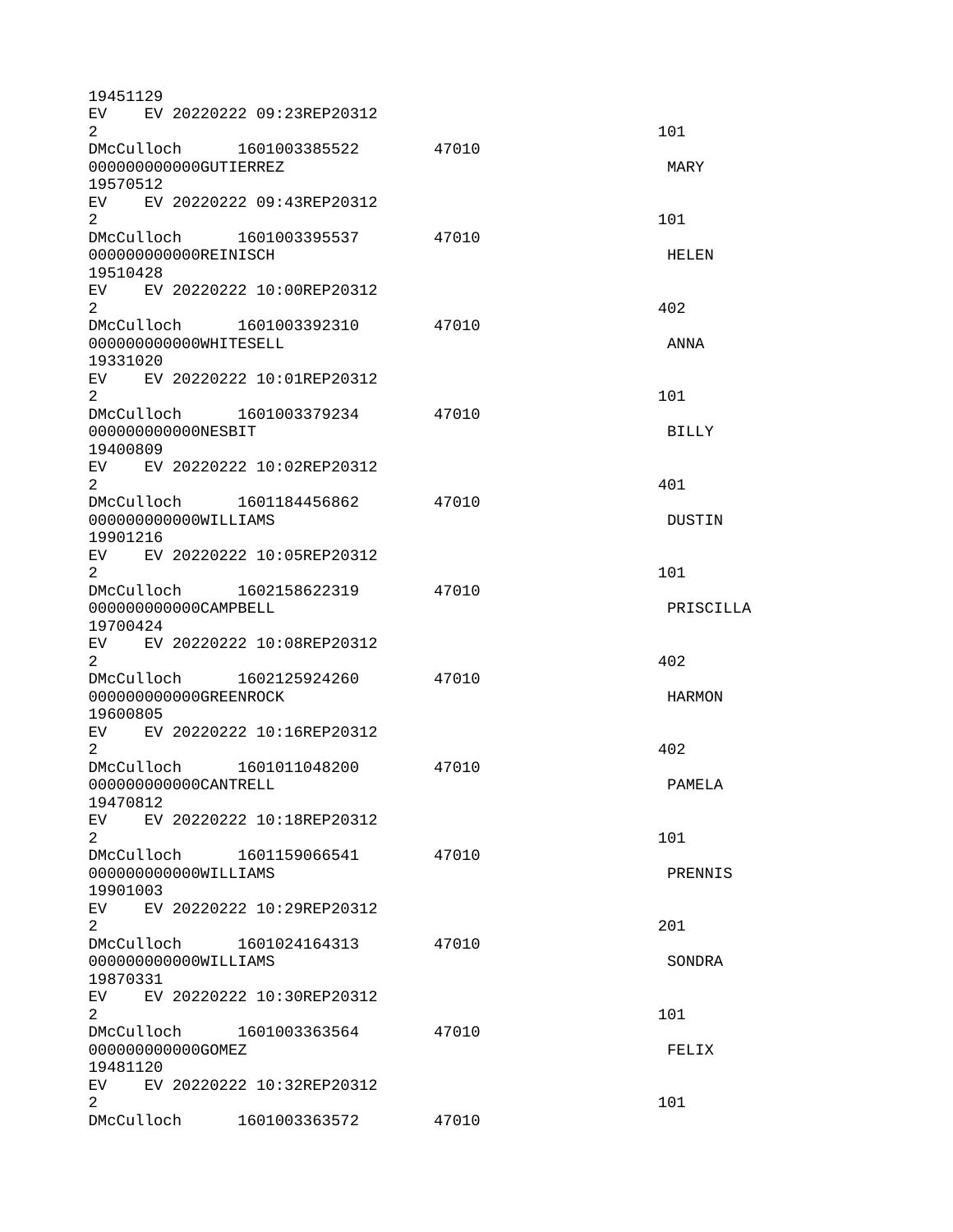| 000000000000GOMEZ<br>19440612                                                                                                                                                                                                                                                 | <b>MARY</b>   |
|-------------------------------------------------------------------------------------------------------------------------------------------------------------------------------------------------------------------------------------------------------------------------------|---------------|
| EV and the set of the set of the set of the set of the set of the set of the set of the set of the set of the set of the set of the set of the set of the set of the set of the set of the set of the set of the set of the se<br>EV 20220222 10:34REP20312<br>$\overline{2}$ | 101           |
| DMcCulloch 1601205399257 47010<br>000000000000GRIFFIN<br>19621217                                                                                                                                                                                                             | <b>JAMES</b>  |
| EV EV 20220222 10:40REP20312<br>$\overline{2}$                                                                                                                                                                                                                                | 301           |
| DMcCulloch 1601003388860<br>47010<br>000000000000HARLOW<br>19521014                                                                                                                                                                                                           | JANET         |
| EV EV 20220222 10:48REP20312<br>$\overline{2}$                                                                                                                                                                                                                                | 301           |
| DMcCulloch 1601003388856<br>47010<br>000000000000HARLOW<br>19411121                                                                                                                                                                                                           | ARCHIE        |
| EV EV 20220222 10:49REP20312<br>2                                                                                                                                                                                                                                             | 301           |
| DMcCulloch 1602135124089 47010<br>00000000000ALLSUP<br>19990120                                                                                                                                                                                                               | <b>TAYLOR</b> |
| EV EV 20220222 10:51REP20312<br>$\overline{2}$                                                                                                                                                                                                                                | 402           |
| DMcCulloch 1601011491033<br>47010<br>000000000000TRULL<br>19680208                                                                                                                                                                                                            | <b>DONALD</b> |
| EV EV 20220222 10:59REP20312<br>$\overline{2}$                                                                                                                                                                                                                                | 101           |
| DMcCulloch 1602168950175<br>47010<br>00000000000R00T<br>19480818                                                                                                                                                                                                              | MARSHA        |
| EV EV 20220222 11:00REP20312<br>2 <sup>1</sup>                                                                                                                                                                                                                                | 201           |
| DMcCulloch 1601003365829<br>47010<br>000000000000KYZAR<br>19530129                                                                                                                                                                                                            | <b>JOHN</b>   |
| EV.<br>EV 20220222 11:02REP20312<br>2                                                                                                                                                                                                                                         | 101           |
| DMcCulloch 1601012789833<br>47010<br>000000000000KUBACAK<br>19650921                                                                                                                                                                                                          | <b>CHERYL</b> |
| EV EV 20220222 11:08REP20312<br>$\overline{2}$                                                                                                                                                                                                                                | 301           |
| DMcCulloch<br>47010<br>1601003391077<br>000000000000LOCKLEAR<br>19480608                                                                                                                                                                                                      | CONNIE        |
| EV<br>EV 20220222 11:14REP20312<br>$\overline{2}$                                                                                                                                                                                                                             | 301           |
| DMcCulloch<br>1601003391083<br>47010<br>000000000000LOCKLEAR<br>19451125                                                                                                                                                                                                      | <b>JAMES</b>  |
| EV <sub>2</sub><br>EV 20220222 11:16REP20312<br>$\overline{2}$                                                                                                                                                                                                                | 301           |
| DMcCulloch<br>47010<br>1601003391894<br>000000000000SCHWERTNER<br>19560721                                                                                                                                                                                                    | JERI          |
| EV.<br>EV 20220222 11:24REP20312<br>$\overline{2}$                                                                                                                                                                                                                            | 101           |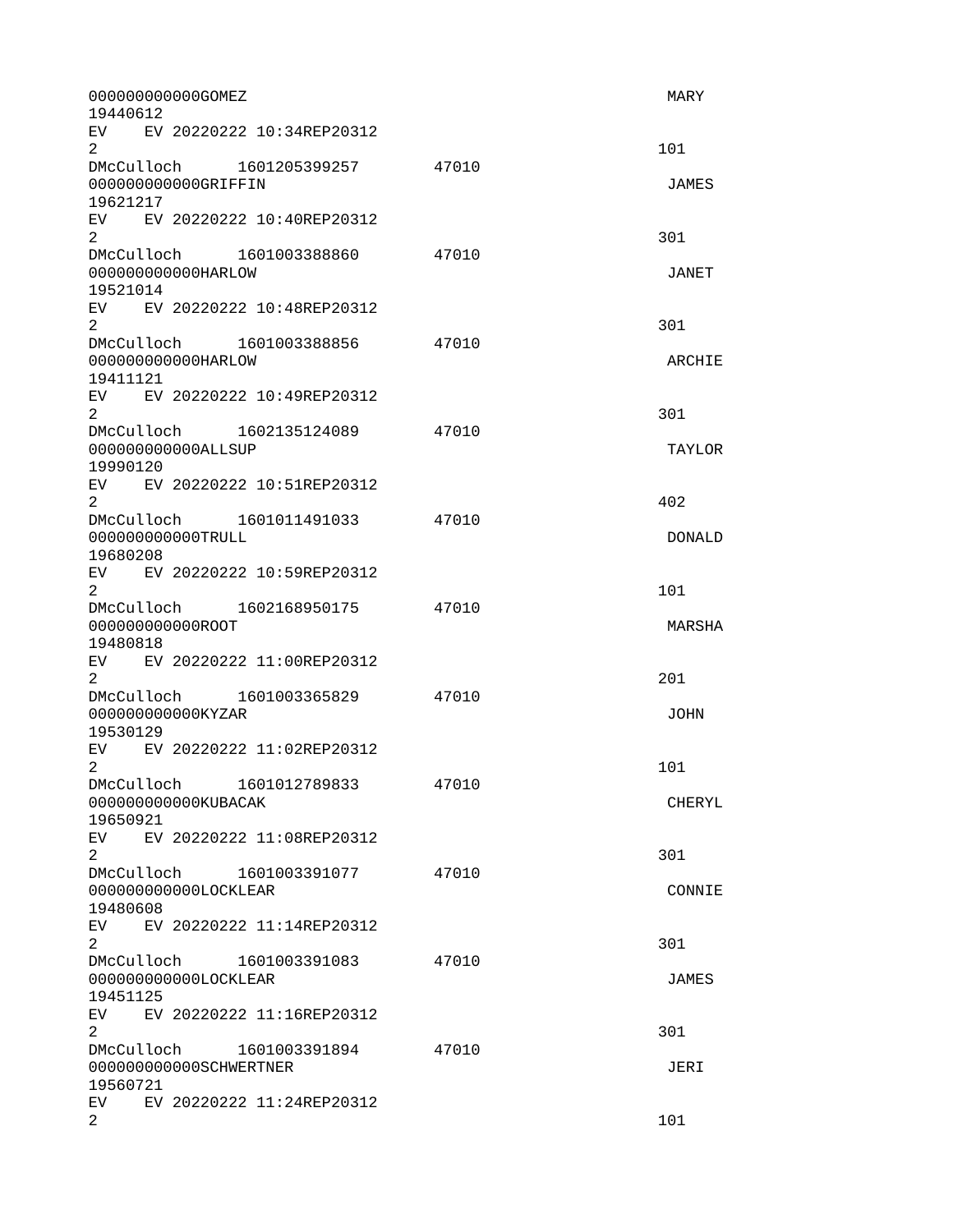| DMcCulloch 1601003392470<br>000000000000SCHWERTNER<br>19560129                                                                                                                                                                                              | 47010 | ANTHONY         |
|-------------------------------------------------------------------------------------------------------------------------------------------------------------------------------------------------------------------------------------------------------------|-------|-----------------|
| EV EV 20220222 11:25REP20312<br>$\overline{2}$                                                                                                                                                                                                              |       | 101             |
| DMcCulloch  1601171075641  47010<br>00000000000B0ZEMAN<br>19920528                                                                                                                                                                                          |       | GARRET          |
| EV EV 20220222 11:27REP20312<br>$\overline{a}$                                                                                                                                                                                                              |       | 101             |
| DMcCulloch 1601003390992 47010<br>000000000000KIESLING<br>19550909                                                                                                                                                                                          |       | <b>TRACEY</b>   |
| EV EV 20220222 11:30REP20312<br>$2^{\circ}$                                                                                                                                                                                                                 |       | 302             |
| DMcCulloch 1601003380381 47010<br>000000000000ZIRIAX<br>19440403                                                                                                                                                                                            |       | <b>BRENDA</b>   |
| EV EV 20220222 11:31REP20312<br>$\overline{2}$                                                                                                                                                                                                              |       | 401             |
| DMcCulloch 1601003380399<br>000000000000ZIRIAX<br>19440120                                                                                                                                                                                                  | 47010 | <b>WALTER</b>   |
| EV EV 20220222 11:32REP20312<br>$\overline{2}$                                                                                                                                                                                                              |       | 401             |
| 000000000000BR0WN<br>19630430                                                                                                                                                                                                                               | 47010 | <b>MORTON</b>   |
| EV EV 20220222 11:38REP20312<br>$\overline{2}$                                                                                                                                                                                                              |       | 201             |
| DMcCulloch   1601064969182<br>000000000000BEHRENS<br>19610924                                                                                                                                                                                               | 47010 | <b>SHERRI</b>   |
| EV EV 20220222 12:05REP20312<br>$\mathbf{2}$                                                                                                                                                                                                                |       | 101             |
| DMcCulloch 1601064948048 47010<br>000000000000BEHRENS<br>19570312                                                                                                                                                                                           |       | <b>RODNEY</b>   |
| EV EV 20220222 12:06REP20312<br>2                                                                                                                                                                                                                           |       | 101             |
| DMcCulloch<br>1601003388841<br>00000000000ESC0BAR<br>19680420                                                                                                                                                                                               | 47010 | MARGIE          |
| EV EV 20220222 12:08REP20312<br>2                                                                                                                                                                                                                           |       | 101             |
| 00000000000ESC0BAR<br>19980601                                                                                                                                                                                                                              | 47010 | <b>NICHOLAS</b> |
| EV<br>EV 20220222 12:09REP20312<br>$\overline{2}$                                                                                                                                                                                                           |       | 101             |
| DMcCulloch<br>1601001874303<br>00000000000RYAN<br>19841101                                                                                                                                                                                                  | 47010 | <b>JONATHAN</b> |
| EV EV 20220222 12:10REP20312<br>$\overline{2}$                                                                                                                                                                                                              |       | 201             |
| DMcCulloch 1601003384699<br>000000000000CHANEY<br>19430817                                                                                                                                                                                                  | 47010 | <b>LEE</b>      |
| EV 20220222 12:16REP20312<br>EV and the set of the set of the set of the set of the set of the set of the set of the set of the set of the set of the set of the set of the set of the set of the set of the set of the set of the set of the set of the se |       |                 |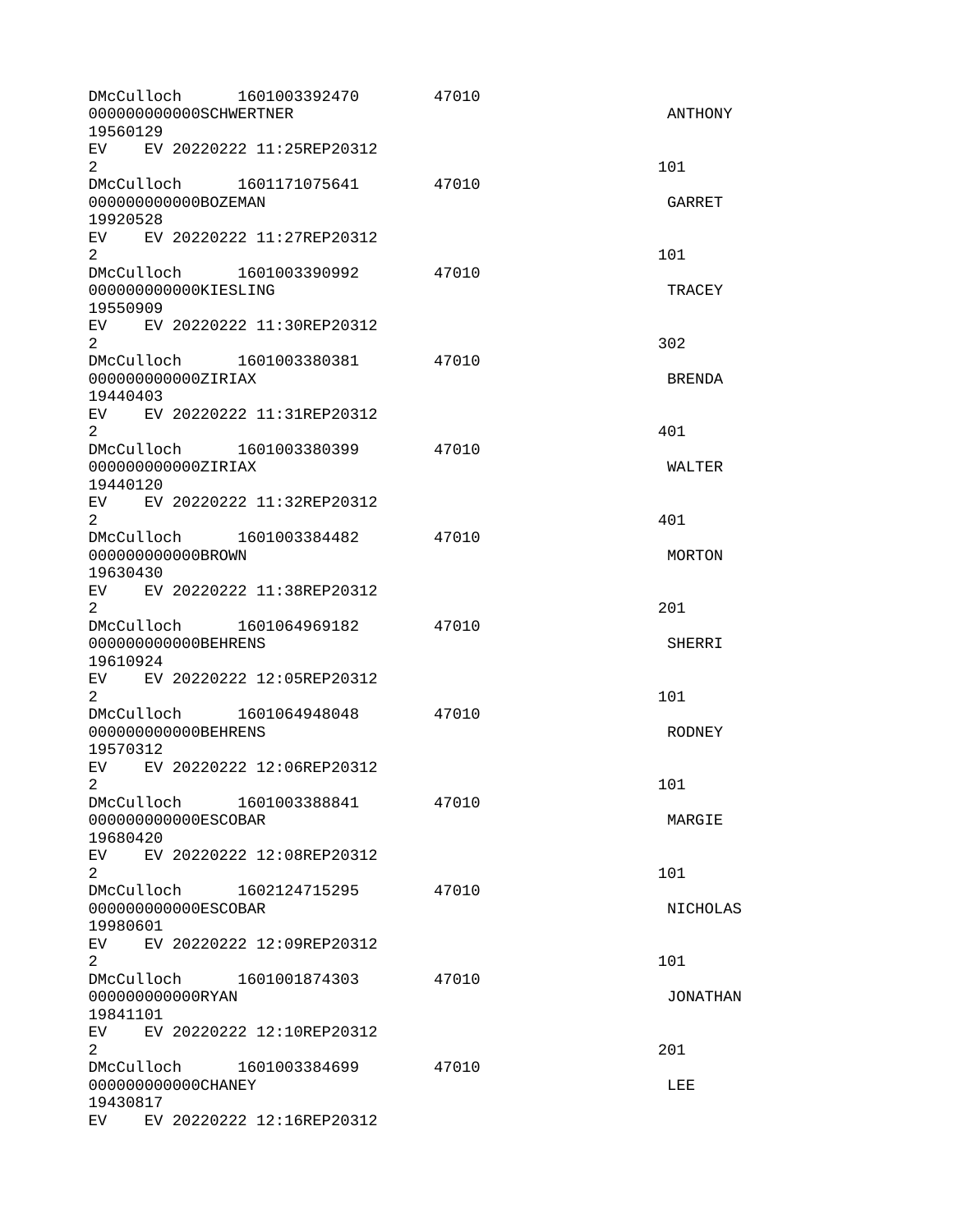| $\overline{c}$<br>DMcCulloch 1601003389670<br>000000000000MORRIS   | 47010 | 201<br>JIMMIE |
|--------------------------------------------------------------------|-------|---------------|
| 19660830<br>EV EV 20220222 12:18REP20312                           |       |               |
| $\overline{2}$<br>DMcCulloch 1601014191536                         | 47010 | 201           |
| 000000000000SCHWERTNER<br>19700515                                 |       | KIMBERLY      |
| EV EV 20220222 12:25REP20312<br>$\overline{2}$                     |       | 101           |
| DMcCulloch 1601003366989<br>000000000000MEDRANO<br>19630531        | 47010 | MARIA         |
| EV EV 20220222 12:26REP20312<br>2                                  |       | 101           |
| DMcCulloch 1602129912523<br>000000000000MEDRANO<br>19981105        | 47010 | CRISTINA      |
| EV EV 20220222 12:27REP20312<br>$\overline{2}$                     |       | 101           |
| DMcCulloch 1601003391650<br>000000000000PEARSON<br>19560430        | 47010 | CAROLANNE     |
| EV EV 20220222 12:31REP20312<br>2                                  |       | 101           |
| DMcCulloch 1602163279802<br>00000000000M00RE<br>19630723           | 47010 | <b>KYLE</b>   |
| EV EV 20220222 12:37REP20312<br>$\overline{2}$                     |       | 401           |
| DMcCulloch 1602163279841<br>000000000000MOORE<br>19710110          | 47010 | <b>TAMMY</b>  |
| EV<br>EV 20220222 12:38REP20312<br>2                               |       | 401           |
| DMcCulloch 1601158019675<br>000000000000CAMP0S<br>19900911         | 47010 | ARMANDO       |
| EV EV 20220222 12:44REP20312<br>2                                  |       | 201           |
| DMcCulloch 1601003364197 47010<br>000000000000MCCARVER<br>19430821 |       | MARY          |
| EV<br>EV 20220222 12:50REP20312<br>2                               |       | 101           |
| DMcCulloch 1601003364184<br>000000000000MCCARVER<br>19430503       | 47010 | DAVID         |
| EV EV 20220222 12:51REP20312<br>$\overline{2}$                     |       | 101           |
| DMcCulloch 1601011798440<br>000000000000LUBKE<br>19431216          | 47010 | <b>SUE</b>    |
| EV EV 20220222 12:51REP20312<br>$\overline{2}$                     |       | 301           |
| DMcCulloch 1601139714083<br>000000000000MCD0NALD<br>19610727       | 47010 | INGRID        |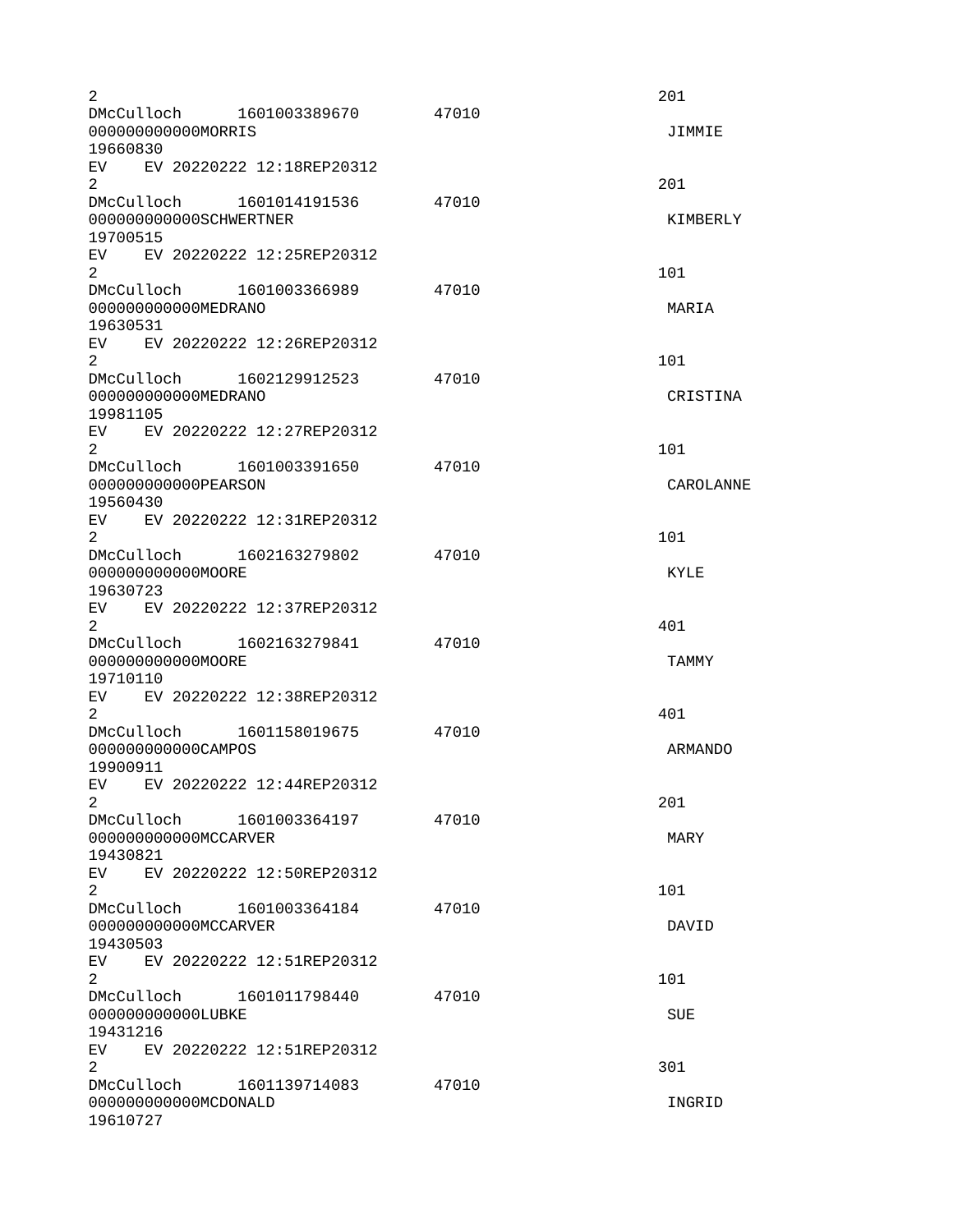| EV.<br>2                                 |                        | EV 20220222 13:08REP20312                                |       | 101              |
|------------------------------------------|------------------------|----------------------------------------------------------|-------|------------------|
|                                          | 000000000000WALTHALL   | DMcCulloch 1601155459443                                 | 47010 | <b>STEVE</b>     |
| 19520827                                 |                        |                                                          |       |                  |
| $\overline{2}$                           |                        | EV EV 20220222 13:19REP20312                             |       | 402              |
|                                          | DMcCulloch             | 1601003390066                                            | 47010 |                  |
| 19570522                                 | 000000000000BARLEY     |                                                          |       | SANDRA           |
| $\overline{2}$                           |                        | EV EV 20220222 13:23REP20312                             |       | 302              |
|                                          | DMcCulloch             | 1601003390050                                            | 47010 |                  |
| 19510601                                 | 000000000000BARLEY     |                                                          |       | <b>DONALD</b>    |
| EV.<br>2                                 |                        | EV 20220222 13:24REP20312                                |       | 302              |
| DMcCulloch                               |                        | 1601003390605                                            | 47010 |                  |
|                                          | 000000000000DDDS       |                                                          |       | <b>KFVTN</b>     |
| 19570629                                 |                        |                                                          |       |                  |
| $\overline{2}$                           |                        | EV EV 20220222 13:42REP20312<br>DMcCulloch 1601003374032 | 47010 | 302              |
|                                          | 000000000000WIGGINTON  |                                                          |       | PAMELA           |
| 19530626                                 |                        |                                                          |       |                  |
|                                          |                        | EV EV 20220222 13:43REP20312                             |       |                  |
| $\overline{2}$                           |                        |                                                          |       | 401              |
|                                          |                        | DMcCulloch 1601003380135                                 | 47010 |                  |
|                                          | 000000000000WIGGINTON  |                                                          |       | <b>BURL</b>      |
| 19460312                                 |                        |                                                          |       |                  |
|                                          |                        | EV EV 20220222 13:44REP20312                             |       |                  |
| $\overline{2}$                           |                        |                                                          |       | 401              |
| DMcCulloch                               |                        | 1601003370604                                            | 47010 |                  |
|                                          | 000000000000CARRITHERS |                                                          |       | <b>CHARLOTTE</b> |
| 19410819                                 |                        |                                                          |       |                  |
| EV.                                      |                        | EV 20220222 13:48REP20312                                |       |                  |
| 2                                        |                        |                                                          |       | 302              |
| DMcCulloch                               |                        | 1601003370593                                            | 47010 |                  |
|                                          | 000000000000CARRITHERS |                                                          |       | <b>CHARLES</b>   |
| 19420713                                 |                        | EV EV 20220222 13:49REP20312                             |       |                  |
| $\overline{2}$                           |                        |                                                          |       | 302              |
| DMcCulloch                               |                        | 1601014605685                                            | 47010 |                  |
|                                          | 000000000000FULLAGAR   |                                                          |       | DONIENE          |
| 19571206                                 |                        |                                                          |       |                  |
| EV.                                      |                        | EV 20220222 13:49REP20312                                |       |                  |
| 2                                        |                        |                                                          |       | 102              |
|                                          |                        | DMcCulloch 1601014453963                                 | 47010 |                  |
|                                          | 000000000000FULLAGAR   |                                                          |       | MICHAEL          |
| 19521022                                 |                        |                                                          |       |                  |
|                                          |                        | EV EV 20220222 13:50REP20312                             |       |                  |
| $\overline{2}$                           |                        |                                                          |       | 102              |
|                                          |                        | DMcCulloch 1601003379070                                 | 47010 |                  |
| 000000000000MORRIS<br><b>DEBRA</b>       |                        |                                                          |       |                  |
| 19560225<br>EV EV 20220222 14:07REP20312 |                        |                                                          |       |                  |
| $\overline{2}$                           |                        |                                                          |       | 401              |
|                                          |                        | DMcCulloch 1601003379089                                 | 47010 |                  |
|                                          | 00000000000MORRIS      |                                                          |       | GAYLON           |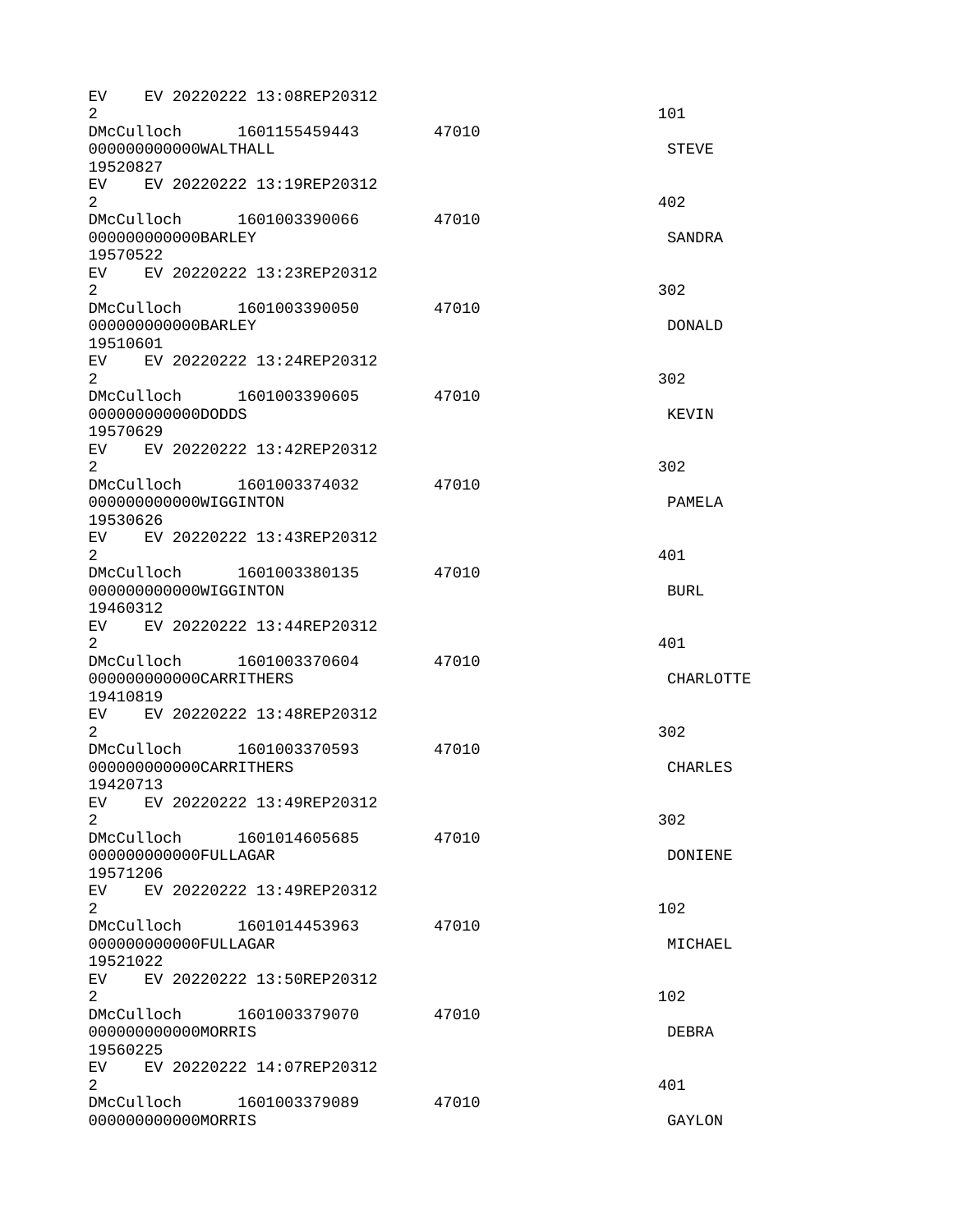| 19530217                        |                              |       |                |
|---------------------------------|------------------------------|-------|----------------|
| EV .                            | EV 20220222 14:09REP20312    |       |                |
| 2                               |                              |       | 401            |
| 000000000000BEHRENS             | DMcCulloch 1601003393607     | 47010 |                |
| 19580719                        |                              |       | JACQUELYN      |
|                                 | EV EV 20220222 14:10REP20312 |       |                |
| $\overline{2}$                  |                              |       | 202            |
|                                 | DMcCulloch 1601003393624     | 47010 |                |
| 000000000000BEHRENS             |                              |       | JOE            |
| 19521119                        |                              |       |                |
|                                 | EV EV 20220222 14:11REP20312 |       |                |
| $\overline{2}$                  |                              |       | 202            |
|                                 | DMcCulloch 1601003395996     | 47010 |                |
| 000000000000RANDALL             |                              |       | WILLIAM        |
| 19470827                        |                              |       |                |
|                                 | EV EV 20220222 14:16REP20312 |       |                |
| 2                               |                              |       | 403            |
|                                 | DMcCulloch 1602139391688     | 47010 |                |
| 000000000000WILLEMS<br>19550201 |                              |       | PATRICIA       |
|                                 | EV EV 20220222 14:21REP20312 |       |                |
| $\overline{2}$                  |                              |       | 102            |
|                                 | DMcCulloch 1601003363823     | 47010 |                |
| 000000000000H0WARD              |                              |       | LARRY          |
| 19690110                        |                              |       |                |
|                                 | EV EV 20220222 14:27REP20312 |       |                |
| $\overline{2}$                  |                              |       | 101            |
|                                 | DMcCulloch 1601019183756     | 47010 |                |
| 000000000000C00K                |                              |       | DANIELLE       |
| 19850813                        |                              |       |                |
|                                 | EV EV 20220222 14:34REP20312 |       |                |
| $\overline{2}$                  |                              |       | 401            |
|                                 | DMcCulloch 1601029596570     | 47010 |                |
| 000000000000J0HNSON<br>19540714 |                              |       | CAROL          |
| EV                              | EV 20220222 14:35REP20312    |       |                |
| $\overline{2}$                  |                              |       | 301            |
| DMcCulloch                      | 1601003372293                | 47010 |                |
| 00000000000MACHEN               |                              |       | <b>BOBBYE</b>  |
| 19380729                        |                              |       |                |
| EV                              | EV 20220222 14:37REP20312    |       |                |
| $\overline{2}$                  |                              |       | 301            |
|                                 | DMcCulloch 1601029657214     | 47010 |                |
| 000000000000C0FFMAN             |                              |       | <b>SUZANNE</b> |
| 19620507                        |                              |       |                |
|                                 | EV EV 20220222 14:38REP20312 |       |                |
| $\overline{2}$                  |                              |       | 101            |
|                                 | DMcCulloch 1601183414427     | 47010 |                |
| 00000000000REID                 |                              |       | KATRINA        |
| 19570927                        |                              |       |                |
| $\overline{2}$                  | EV EV 20220222 14:47REP20312 |       | 302            |
|                                 | DMcCulloch 1601009616400     | 47010 |                |
| 00000000000FERRIS               |                              |       | <b>BILLY</b>   |
| 19371024                        |                              |       |                |
|                                 | EV EV 20220222 14:50REP20312 |       |                |
| $\overline{2}$                  |                              |       | 102            |
|                                 | DMcCulloch 1601003391390     | 47010 |                |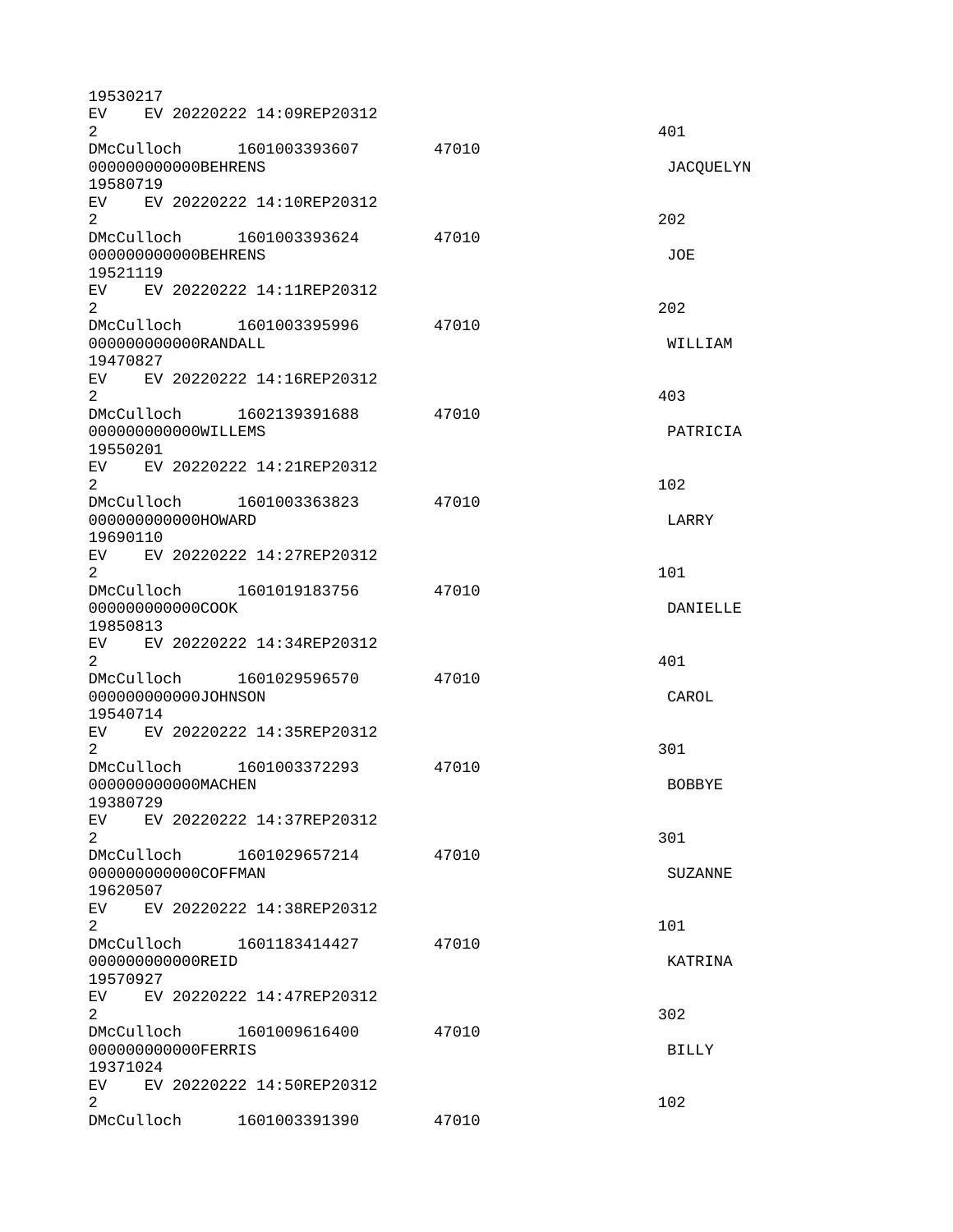| 000000000000MOORE<br>19560830                                        |       | <b>BOBBY</b>  |
|----------------------------------------------------------------------|-------|---------------|
| EV EV 20220222 14:54REP20312<br>$\overline{2}$                       |       | 302           |
| 000000000000KIMBALL<br>19631204                                      | 47010 | <b>KAREN</b>  |
| EV EV 20220222 14:55REP20312<br>$\overline{2}$                       |       | 401           |
| 47010<br>00000000000RAMON<br>19851101                                |       | <b>JEREMY</b> |
| EV EV 20220222 14:57REP20312<br>$\overline{2}$                       |       | 101           |
| DMcCulloch 1601200730839<br>000000000000R0BERTS<br>19770102          | 47010 | DAVID         |
| EV EV 20220222 15:00REP20312<br>$\overline{2}$                       |       | 101           |
| DMcCulloch 1601003389720<br>000000000000JONES<br>19660322            | 47010 | CHRISTINE     |
| EV EV 20220222 15:04REP20312<br>$\overline{2}$                       |       | 301           |
| DMcCulloch  1602124723982<br>000000000000STEWART<br>19980521         | 47010 | <b>BRYNN</b>  |
| EV EV 20220222 15:05REP20312<br>$\overline{2}$                       |       | 101           |
| DMcCulloch 1601010078082<br>000000000000STEWART<br>19700822          | 47010 | HOLLY         |
| EV EV 20220222 15:06REP20312<br>$\overline{2}$                       |       | 101           |
| DMcCulloch  1601176041351  47010<br>000000000000CARRASCO<br>19690621 |       | <b>TAMMY</b>  |
| EV.<br>EV 20220222 15:08REP20312<br>$\overline{2}$                   |       | 301           |
| DMcCulloch 1601128638493<br>00000000000BR0WN<br>19600428             | 47010 | PAMELA        |
| EV EV 20220222 15:11REP20312<br>$\overline{2}$                       |       | 301           |
| DMcCulloch 1601003372388<br>00000000000MATA<br>19501204              | 47010 | <b>JESSIE</b> |
| EV<br>EV 20220222 15:14REP20312<br>$\overline{2}$                    |       | 301           |
| DMcCulloch 1601013791416<br>000000000000CARAWAY<br>19481211          | 47010 | <b>RANON</b>  |
| EV EV 20220222 15:21REP20312<br>$\overline{2}$                       |       | 401           |
| DMcCulloch 1601003391326<br>000000000000MIDDLETON<br>19420809        | 47010 | GLENDA        |
| EV <sub>2</sub><br>EV 20220222 15:56REP20312<br>$\overline{2}$       |       | 101           |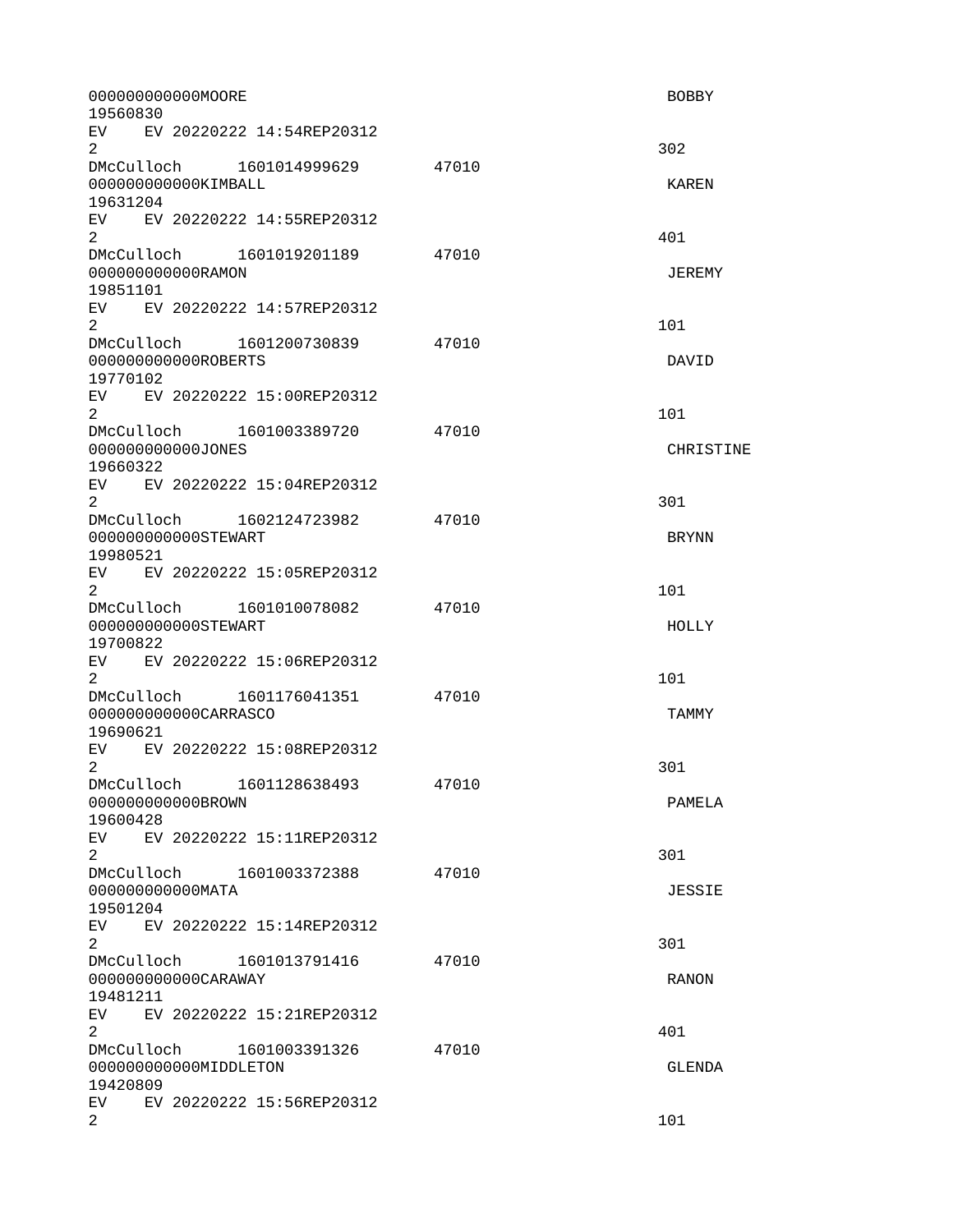| DMcCulloch<br>000000000000MIDDLETON<br>19350910                  | 1601003391335 | 47010 | VIRGIL        |
|------------------------------------------------------------------|---------------|-------|---------------|
| EV EV 20220222 15:57REP20312<br>$\overline{2}$                   |               |       | 101           |
| DMcCulloch 1601023002704<br>000000000000CLARK<br>19480904        |               | 47010 | <b>SANDRA</b> |
| EV EV 20220222 15:58REP20312<br>2 <sup>1</sup>                   |               |       | 401           |
| 00000000000BR0WN<br>19730404                                     |               | 47010 | AMY           |
| EV EV 20220222 16:14REP20312<br>$\overline{2}$                   |               |       | 301           |
| DMcCulloch 1601218352014 47010<br>000000000000JORDAN<br>19920507 |               |       | GAVIN         |
| EV EV 20220222 16:15REP20312<br>2                                |               |       | 301           |
| DMcCulloch 1601006623981<br>000000000000WHITE<br>19480103        |               | 47010 | LYNNE         |
| EV EV 20220222 16:19REP20312<br>$\overline{2}$                   |               |       | 301           |
| DMcCulloch 1601003396354<br>000000000000KYZER<br>19700901        |               | 47010 | REGINA        |
| EV EV 20220222 16:21REP20312<br>$\overline{2}$                   |               |       | 402           |
| 000000000000HEMPHILL<br>19680709                                 |               | 47010 | <b>TAMMY</b>  |
| EV EV 20220222 16:26REP20312<br>2                                |               |       | 302           |
| DMcCulloch 1601009466807<br>000000000000C0FFEY<br>19350504       | 47010         |       | J0            |
| EV.<br>EV 20220222 16:28REP20312<br>$\mathbf{2}$                 |               |       | 301           |
| DMcCulloch<br>00000000000MYERS<br>19611113                       | 1601036952515 | 47010 | ALLAN         |
| EV EV 20220222 16:34REP20312<br>2                                |               |       | 301           |
| DMcCulloch 1601003372792<br>00000000000MYERS<br>19370611         |               | 47010 | WILLBORN      |
| EV EV 20220222 16:35REP20312<br>$\overline{2}$                   |               |       | 301           |
| DMcCulloch<br>000000000000MYERS<br>19390315                      | 1601003372785 | 47010 | <b>SARA</b>   |
| EV EV 20220222 16:37REP20312<br>$\overline{2}$                   |               |       | 301           |
| DMcCulloch 1602145445279<br>000000000000FAIRWEATHER<br>19630202  |               | 47010 | <b>TOMMY</b>  |
| EV EV 20220222 16:45REP20312                                     |               |       |               |